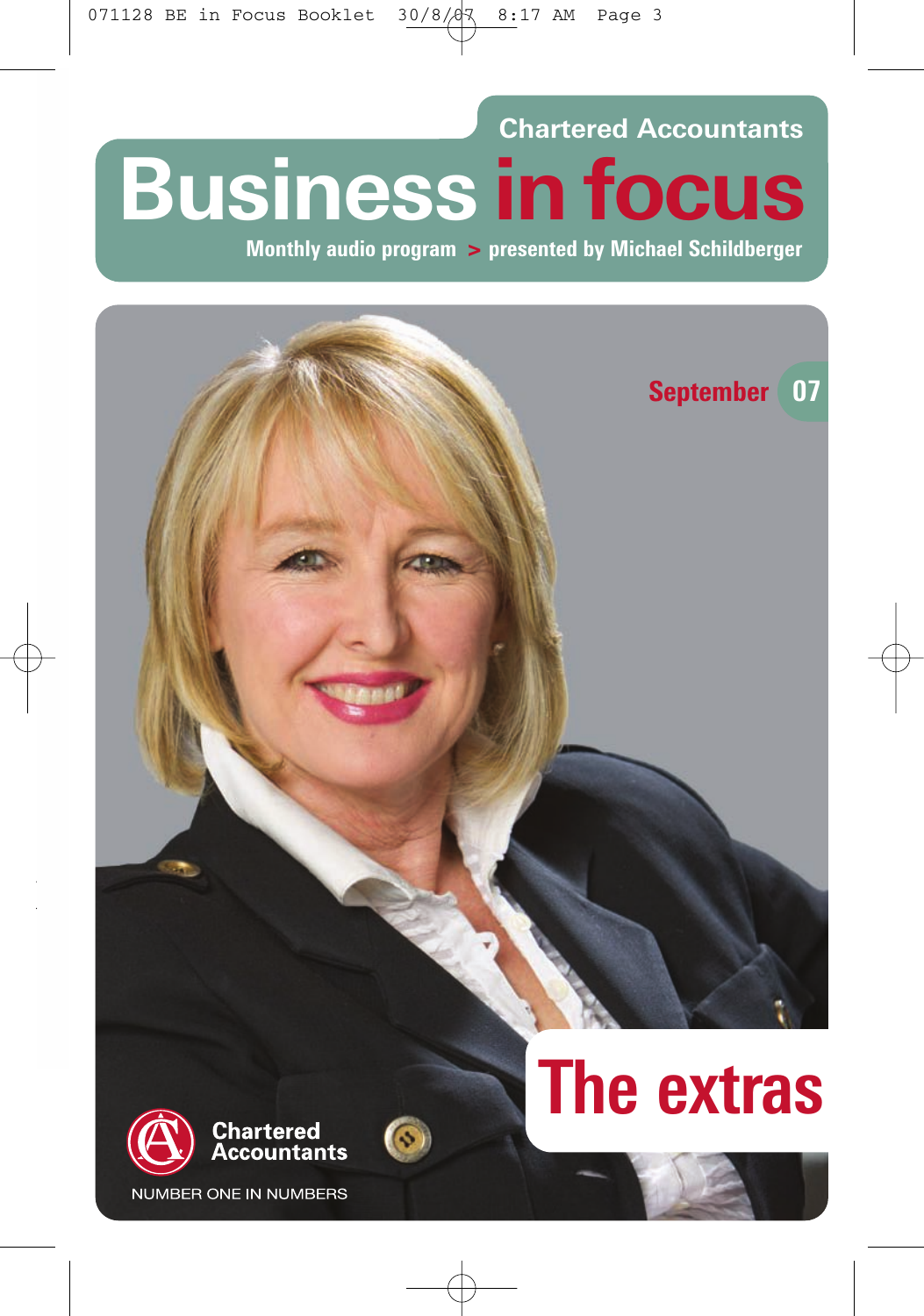

We are always encouraged to grow our businesses. If we don't, and just stand still, we're going backwards. But we need to be careful that our growth actually delivers value. In other words, simple revenue growth might be good and even necessary for cash flow but we want our businesses to achieve greater profits and value for the longer term. Well known on the speaker circuit in the US preaching that philosophy is "The Growth Guy" Verne Harnish who's back in Australia next month for seminars in Brisbane, Sydney and Melbourne. I talk to him on this month's CD - and if you would like to see and hear him in person there's a special Business in Focus discount of \$100. Details in this Extras booklet.

With interest rates high on our agenda at present we ask our economist Professor Neville Norman to give us the real story in a totally unbiased, independent way.

Wanting to be independent Gillian Franklin set up her own business a few years ago. She had worked for large marketing companies and then chose to have chats in coffee shops with a couple of friends until coming up with a formula. And that included competing against the biggest in the world in the cosmetics arena. Her business, The Heat Group, is now showing more growth than any of the others. Gillian Franklin explains how - with a strong focus on how she deals with staff - on this month's CD.

The new Accounting Professional & Ethical Standards Board (APES) has released new standards as Andrew Archer of Grant Thornton explains.

Michael Charles of KPMG has details of mergers and acquisitions impacts under tax consolidations, and Owen Firth of FinanceMark tells us how to survive the worsening skills shortage in finance and accounting.

Enjoy the program and this Extras booklet and I hope you gain plenty of valuable advice.

Michael

Michael Schildberger Managing Director

© Copyright 2007 Business Essential Pty Ltd ABN 98 006 144 449 and the Institute of Chartered Accountants in Australia ABN 50 084 642 571. Business Essentials and the BE logo are registered trademarks of Business Essentials Pty Ltd. Neither Business Essentials Pty Ltd nor Michael Schildberger, nor the Institute of Chartered Accountants in Australia, nor sponsors of this program accept any form of liability, be it contractual, tortious or otherwise, for the contents of this CD or for any consequences arising from its use or any reliance placed upon it. The information, opinions and advice contained in this CD are of a general nature only and may not relate to or be relevant to your particular circumstances.

www.be.com.au Chief Editor John Hounslow Production Manager Heather Dawson Studio Manager Peter Letts Advertising/Sponsorship Nick Schildberger nschildberger@be.com.au Managing Director Michael Schildberger Publisher Business Essentials Pty Ltd ABN 98 006 144 449 405 Riversdale Road, Hawthorn East VIC 3123 Phone (03) 9882 8333 Fax (03) 9882 8017

website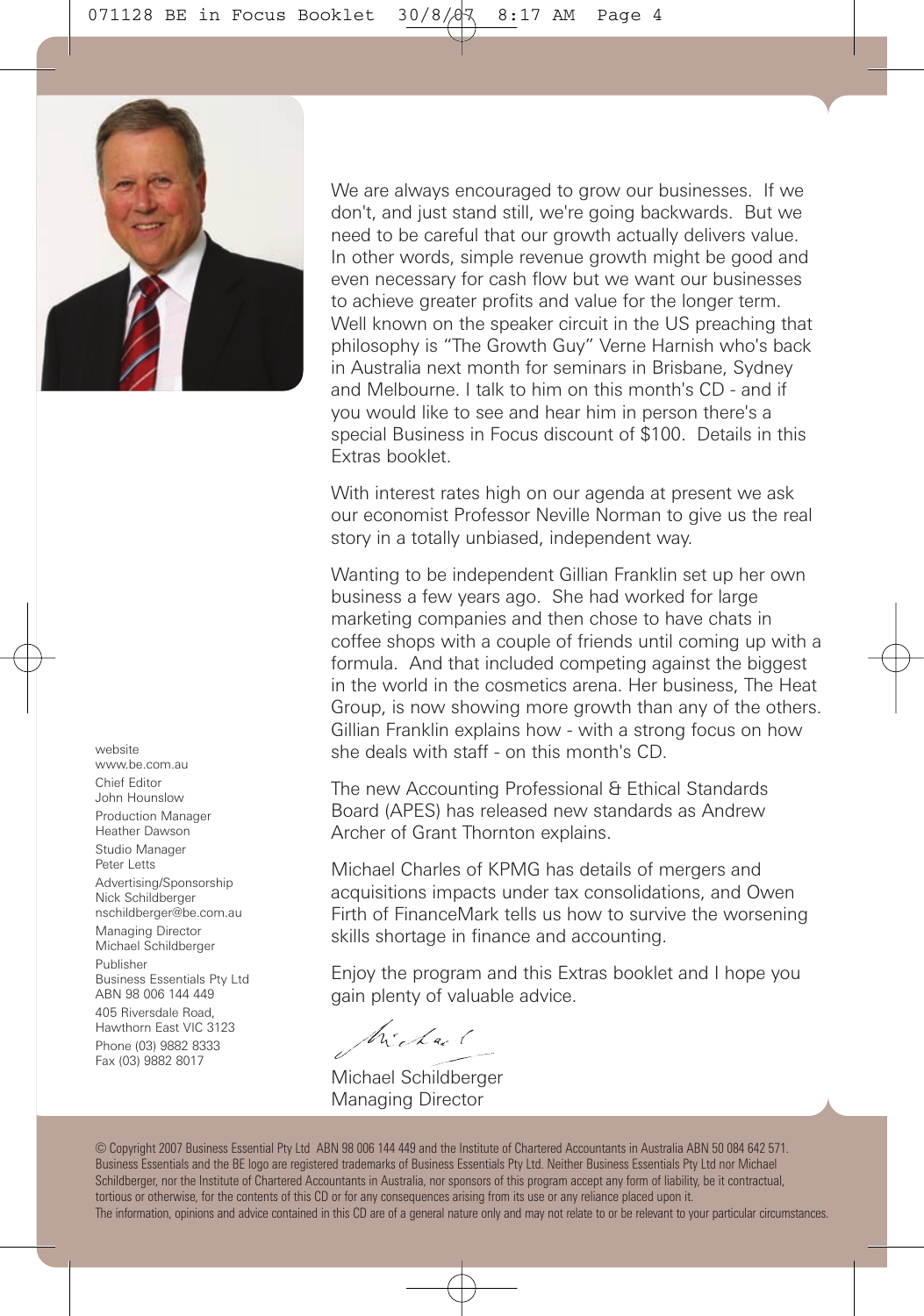#### Track 1

# APES: NEW APPROACH TO PROFESSIONAL & ETHICAL STANDARDS

Andrew Archer CA, Grant Thornton

- > Hot on the heels of other changes such as CLERP9, AIFRS and Force of Law Audit Standards, has been the formation of the new Accounting Professional & Ethical Standards Board (APES) in February 2006 and the recent appointment of Chairperson, Kate Spargo
- > The Board has released new standards including APES110 Code of Ethics (including independence) and APES320 - Quality Control of firms
- > These standards have force of law under the Corporations Act
- > The Board is guided by the international agenda (IFAC/ IESBA) and wants to influence the international agenda
- > Exposure drafts on taxation services, contingent fees, network firms and terms of engagement
- > Impact of recent changes to the auditor independence rules under the Corporations Act

## Track 2 TAX CONSOLIDATIONS: IMPACTS ON MERGERS & ACQUISITIONS

Michael Charles, KPMG

- > Wholly owned corporate groups can choose to be a single taxpayer for tax purposes, allowing the tax cost bases of a subsidiary's assets to be aligned with the investment in it
- > This involves a lot of detailed work in tax, accounting and valuation to get there and may throw up some skeletons
- > Buying or selling a company out of a consolidated group increases the normal tax risks of takeover or sale, especially given the joint and several liability that each member of a consolidated group takes on, if the head company defaults. A tax sharing agreement can mitigate this but a purchaser will want to ensure it is valid
- > Consolidation brings in losses and franking credits to the head company and allows for restructuring of assets and entities without tax impacts but the detail is all important. Sometimes, it can be better to carefully choose when to start a tax consolidated group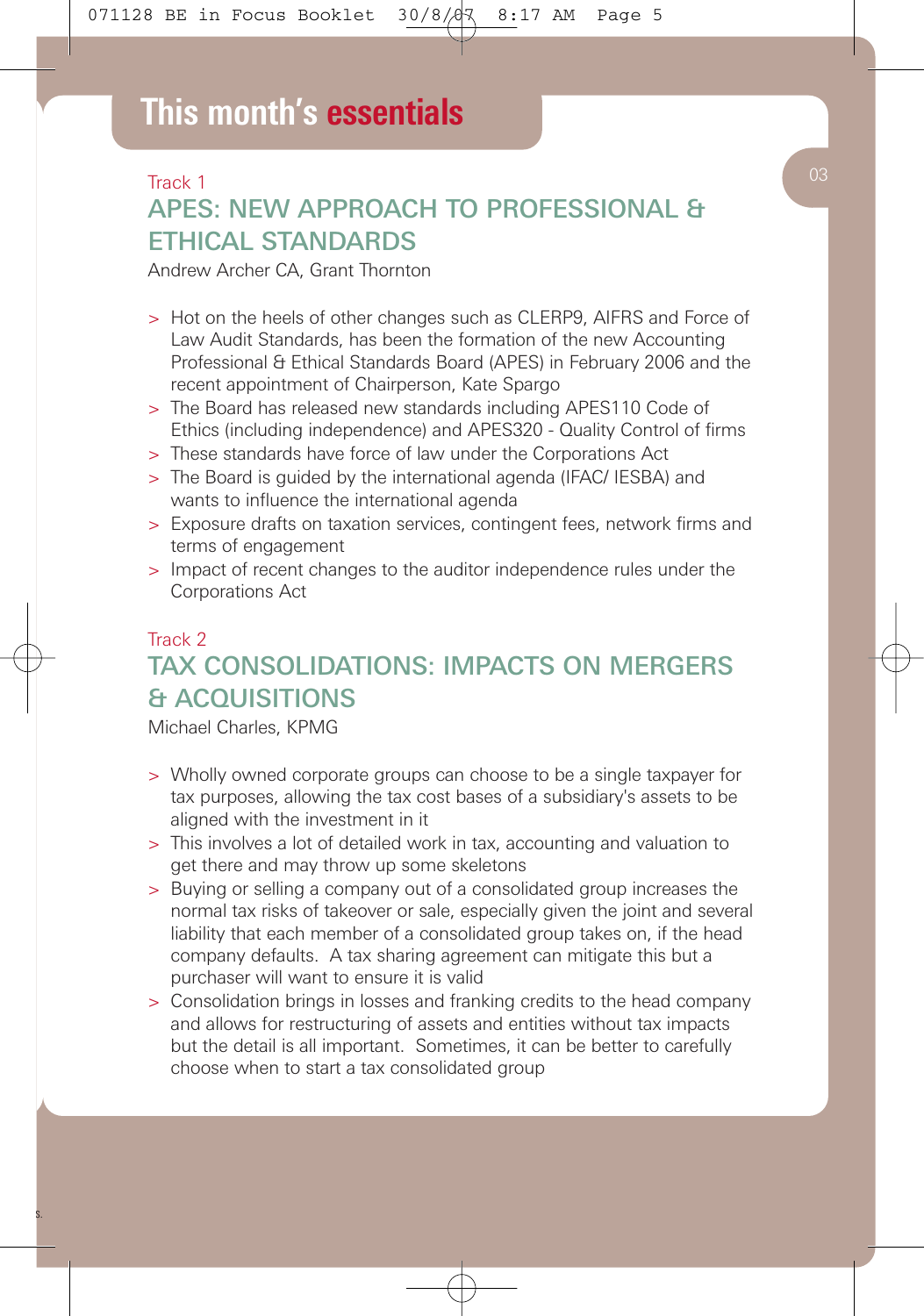# **This month's essentials**

## Track 3 ECONOMIC UPDATE

Professor Neville Norman, Melbourne University

Rate rises challenge Australia's dual economy

- > Product markets are strong, but asset markets (shares/housing) are booming
- > Why the rate rise? Super changes/inflows and fulfilling expectations are more important than the temporary up in the CPI
- > Recent rises still leave interest rates "relatively low" despite the hype about them
- > Asset markets are likely to slow, not slump, in the next 12 months
- > Rates will need to stay if no other action is taken
- > Other options for (any) Government? a) draconian lending controls (unlikely); b) bigger subsidies for home buyers (unwise - drives up prices further)
- > Fixing remains a good option for borrowers.

## Track 4 FAST TRACK TO INDUSTRY LEADER

Gillian Franklin, The Heat Group

- > After 20 years of corporate life I decided it was time to start my own business with two former colleagues
- > Capital investors who started with me are still with me after seven years. We have almost 80 staff
- > It's important to have advisors from different backgrounds and different experiences
- > We're now the most successful cosmetics company in Australia
- > Success depends on choosing the right people for your business and keeping them happy
- > We conduct personal reviews every six months, setting new challenges for staff.

## Track 5 THE FACTS ON DISMISSING STAFF

Joydeep Hor, Harmers Workplace Lawyers

- > Legally there are three accepted reasons for termination: Performance, serious and wilful misconduct and redundancy
- > "A poor cultural fit" does not necessarily fall into these categories
- > A commission would look at either of the three categories in an unfair dismissal claim
- > Employees earning less than \$101,300 pa can bring an unfair dismissal claim if the employer has more than 100 staff
- > An unlawful dismissal claim can be brought against employers with fewer than 100 staff
- > A genuine redundancy is excluded from unfair dismissal claims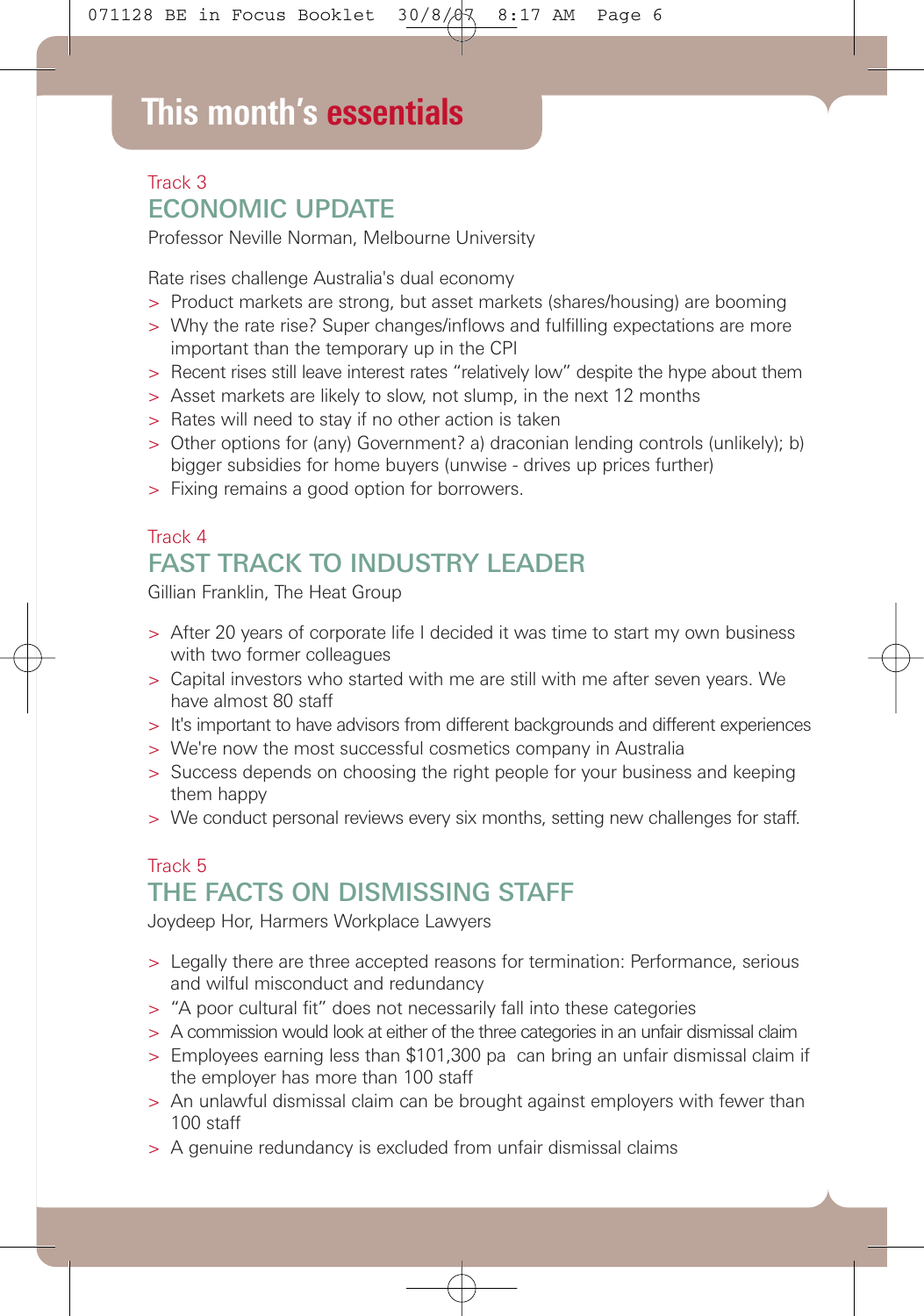## $\begin{pmatrix} 0 & 0 \end{pmatrix}$ STRATEGIC TAI ENT PLANNING

Owen Firth CA, FinanceMark

- > What if you or your clients didn't have anyone skilled to process payroll, collect debts or create financial reports?
- > In the face of the worsening talent shortage in accounting & finance, it is critical to develop a talent plan for building, developing and retaining teams and take action now to ensure future survival.
- > Don't rely solely on HR! Take control of your own future resource needs and how you are going to secure them. It is too important for your success.
- > Strategic Talent Planning is the same as any planning. Start with defining your needs, understanding your market, developing your USP and your execution strategy.
- > Some recommended elements are: Clearly defining your target talent, understanding your market offer and who that will be attractive to and being a talent opportunist.

# Track 7 BUILD VALUE WHILE GROWING

Verne Harnish

- > Many people try to grow for growth's sake and end up getting in trouble with cash
- > Profitability can come later. Some profitable people run out of cash and it's all over
- > Most companies don't know what their "X" Factor is
- > Growth with value starts with a few small steps then a couple of leaps
- > Great companies have two-thirds of staff all working in the same direction
- > Discipline in your growth phase is all important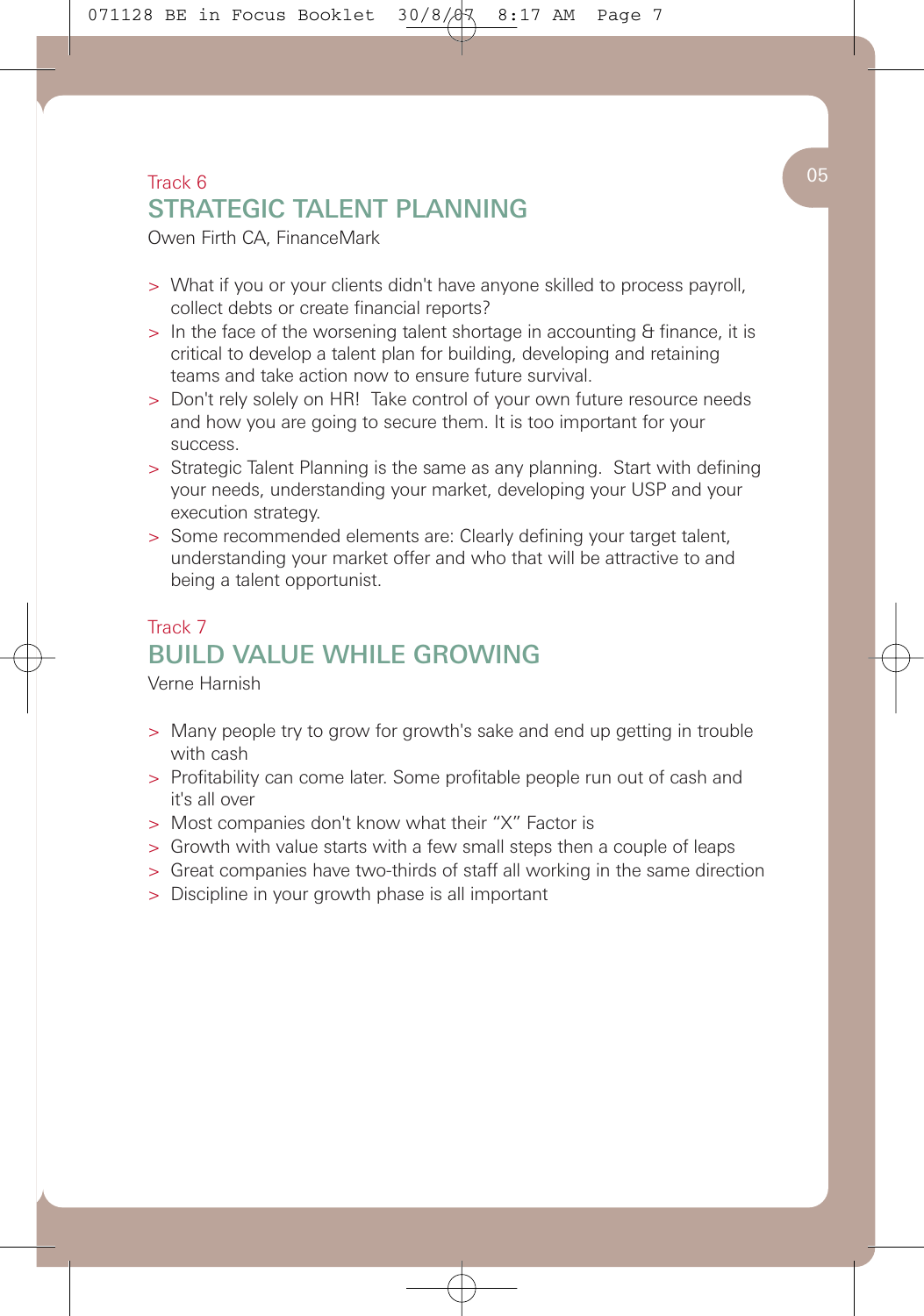# **This month's essentials**

## Track 8 USING TRADE MARKS TO CRUSH COPYCATS

Paul Brennan, Brennans Solicitors

- > Trade marks can really add value to your business
- > Trade marks can cover the look of your brand, music, smells, even the Harley Davidson rumble!
- > Registering your business name is not enough
- > Beware DIY trade mark registration the process is full of pitfalls
- > The examiner may be hard to comprehend
- > You need to register in the right class
- > The 3-month advertising period is an opportunity for others to try to block you
- > You need to consider registration in other countries
- > If you don't use the trade mark properly in 3 years, it can be removed
- > Professional advice is highly recommended!

# Track 9 AMNESTY ON TAX PENALTIES

Michael Jones, Cummings Flavel McCormack

- > The Tax Office has announced an amnesty on loans to shareholders that are not properly structured
- > Corrective action needs to be taken by 30 June 2008
- > No penalties will apply provided an honest mistake has been made
- > This may also apply to loans from trusts
- > Expect extra audit activity after June 2008.

### Track 10 SHAREMARKET UPDATE

Tim Lincoln, Lincoln Stock Doctor

- > Volatility presents opportunity!
- > There's nothing material to justify the latest correction just fear and panic
- > The market fell 8% to early August (average fall of all corrections is 7.5%)
- > The average time for markets to recover: 5 months
- > It's a crazy market where people buy high and sell low
- > Expect a strong reporting season
- > Of note: Rio is no longer a star stock shows the importance of taking a disciplined approach in investment decisions
- > Hot stocks: BHP, SMS Management, Tox Free Solutions, Mermaid Marine, CSL, St George.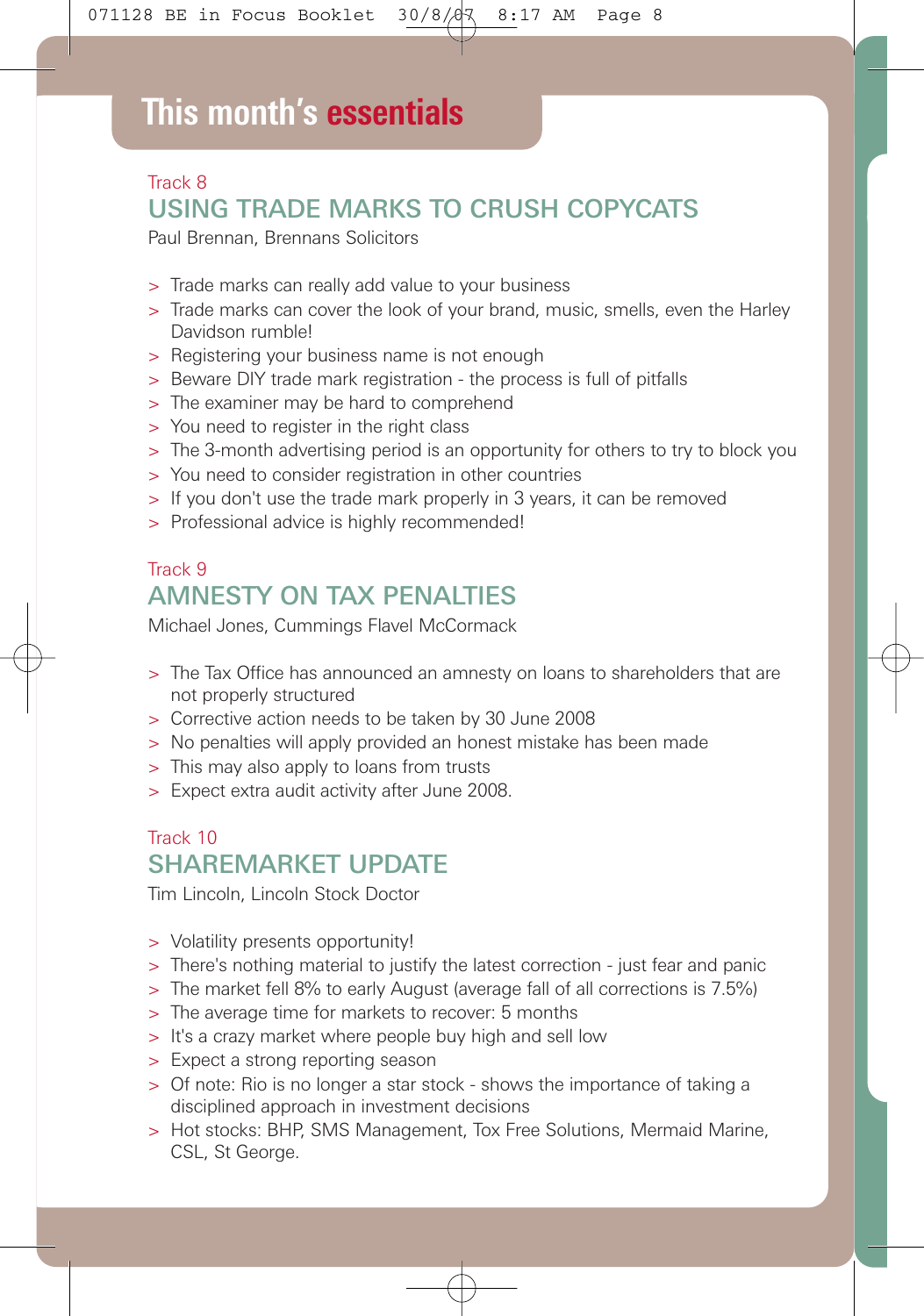# **This month's essentials Information**

For more information about the topics discussed on this September 2007 program, please contact the relevant organisations listed below.

#### **APES - A NEW APPROACH TO PROFESSIONAL & ETHICAL STANDARDS**

The Institute of Chartered Accountants in Australia

**1300 137 322 www.charteredaccountants.com.au /training**

#### **TAX CONSOLIDATIONS: IMPACTS ON MERGERS & ACQUISITIONS**

The Institute of Chartered Accountants in Australia

**1300 137 322 www.charteredaccountants.com.au /training**

#### **ECONOMIC UPDATE**

Prof Neville Norman, Melbourne University Email: n.norman@unimelb.edu.au

#### **FAST TRACK TO INDUSTRY LEADER**

Gillian Franklin, The Heat Group Email: gillianf@heatgroup.com.au Website: www.heatgroup.com.au

#### **THE FACTS ON DISMISSING STAFF**

Joydeep Hor, Harmers Workplace Lawyers Tel: 02 9267 4322 Email: joydeep.hor@harmers.com.au Website: www.harmers.com.au

#### **STRATEGIC TALENT PLANNING**

The Institute of Chartered Accountants in Australia **1300 137 322 www.charteredaccountants.com.au /training**

#### **BUILD VALUE WHILE GROWING**

Verne Harnish, "The Growth Guy" See Pages 10 & 11 of this booklet for details about Verne's forthcoming seminars in Australia, plus a special offer for Business in Focus subscribers. Call 02 9380 4288 or go to www.goforgrowth.com.au

#### **USING TRADE MARKS TO CRUSH COPYCATS**

Paul Brennan, Brennans Solicitors Tel: 07 5444 2166 Email: paul.brennan@brennanlaw.com.au Website: www.brennanlaw.com.au.

#### **AMNESTY ON TAX PENALTIES**

Michael Jones, Cummings Flavel **McCormack** Tel: 03 9252 0800 Email: enquiries@cfmc.com.au Website: www.cfmc.com.au

#### **SHAREMARKET UPDATE**

Tim Lincoln, Lincoln Stock Doctor www.lincolnindicators.com.au Please contact Lincoln direct for details about its Stock Doctor fundamental analysis software or Managed Fund services.

Tel: 1300 676 332 or 03 9854 9444.







07

NUMBER ONE IN NUMBERS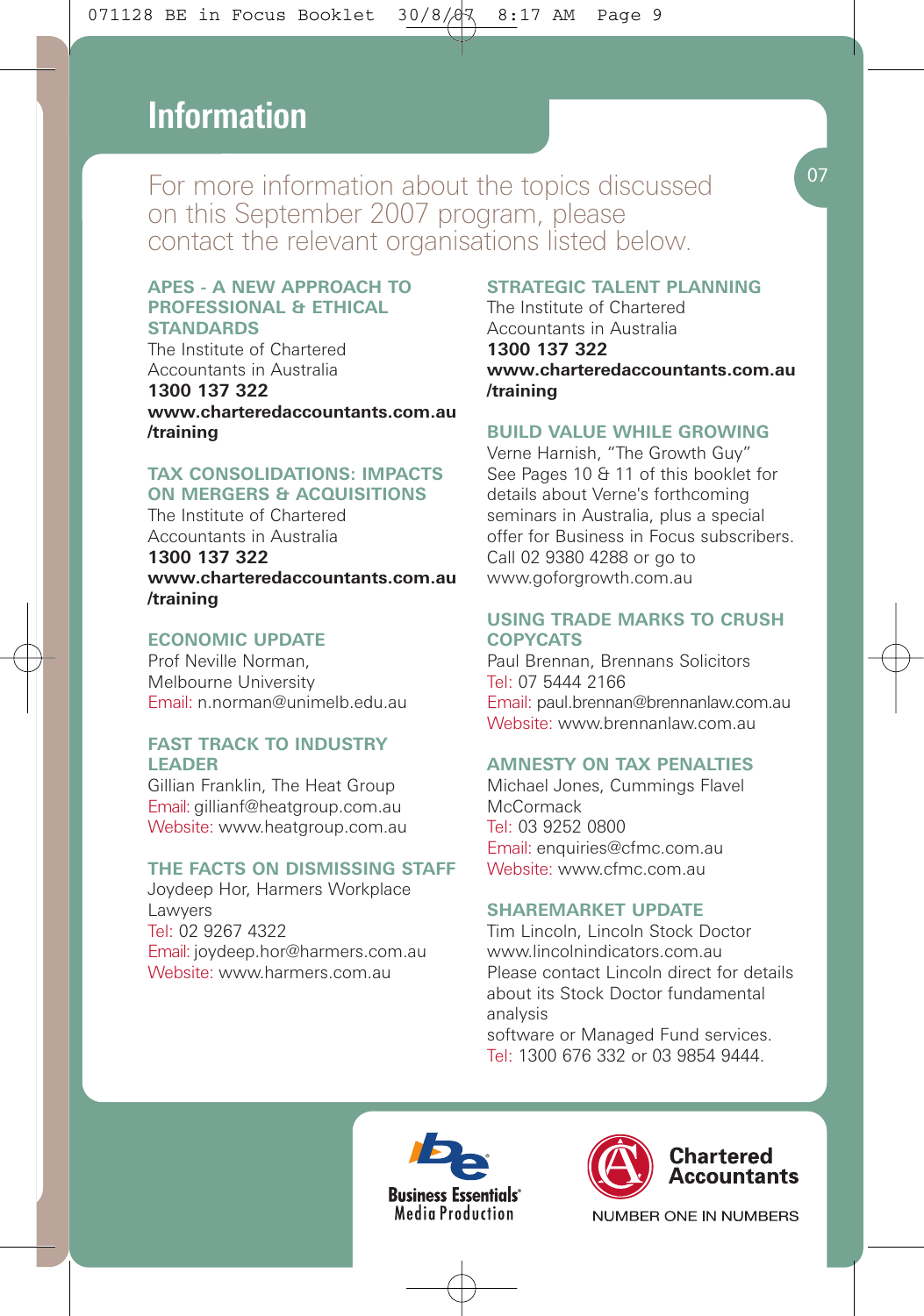# **Subscription Form**

I would like to subscribe to Chartered Accountants Business in Focus and/or Tax in Focus:

| Family name:                                                                                                                                                                                                                                                                                   |                                           | First Name:     |                                                                                                                                                                                                                                                                                                                                                                                                                                                                                                                                                                                                                                                                                                                                                                                                                                        |                                                   |       |       |  |
|------------------------------------------------------------------------------------------------------------------------------------------------------------------------------------------------------------------------------------------------------------------------------------------------|-------------------------------------------|-----------------|----------------------------------------------------------------------------------------------------------------------------------------------------------------------------------------------------------------------------------------------------------------------------------------------------------------------------------------------------------------------------------------------------------------------------------------------------------------------------------------------------------------------------------------------------------------------------------------------------------------------------------------------------------------------------------------------------------------------------------------------------------------------------------------------------------------------------------------|---------------------------------------------------|-------|-------|--|
| Company:                                                                                                                                                                                                                                                                                       |                                           |                 |                                                                                                                                                                                                                                                                                                                                                                                                                                                                                                                                                                                                                                                                                                                                                                                                                                        |                                                   |       |       |  |
| Address:                                                                                                                                                                                                                                                                                       |                                           |                 |                                                                                                                                                                                                                                                                                                                                                                                                                                                                                                                                                                                                                                                                                                                                                                                                                                        |                                                   |       |       |  |
| City:<br>Country:                                                                                                                                                                                                                                                                              |                                           |                 |                                                                                                                                                                                                                                                                                                                                                                                                                                                                                                                                                                                                                                                                                                                                                                                                                                        | Postcode:                                         |       |       |  |
| Telephone:                                                                                                                                                                                                                                                                                     | Fax:                                      |                 |                                                                                                                                                                                                                                                                                                                                                                                                                                                                                                                                                                                                                                                                                                                                                                                                                                        |                                                   |       |       |  |
| Email:<br>Member No:                                                                                                                                                                                                                                                                           |                                           |                 |                                                                                                                                                                                                                                                                                                                                                                                                                                                                                                                                                                                                                                                                                                                                                                                                                                        |                                                   |       |       |  |
| Age Group (please tick one):                                                                                                                                                                                                                                                                   | $\Box$ 18-25                              | $\Box$ 26-35    |                                                                                                                                                                                                                                                                                                                                                                                                                                                                                                                                                                                                                                                                                                                                                                                                                                        | $\Box$ 36-45 $\Box$ 46-55 $\Box$ 56-65 $\Box$ >65 |       |       |  |
| Type of Business:<br>Number of Employees:                                                                                                                                                                                                                                                      |                                           |                 |                                                                                                                                                                                                                                                                                                                                                                                                                                                                                                                                                                                                                                                                                                                                                                                                                                        |                                                   |       |       |  |
| <b>Subscription Pricing (GST Inclusive)</b>                                                                                                                                                                                                                                                    |                                           |                 |                                                                                                                                                                                                                                                                                                                                                                                                                                                                                                                                                                                                                                                                                                                                                                                                                                        |                                                   |       |       |  |
| Product                                                                                                                                                                                                                                                                                        | <b>Australian Rates</b><br><b>Members</b> | <b>Standard</b> | <b>Overseas Rates</b><br><b>Members</b> Standard                                                                                                                                                                                                                                                                                                                                                                                                                                                                                                                                                                                                                                                                                                                                                                                       |                                                   |       |       |  |
| Business In Focus - CD                                                                                                                                                                                                                                                                         | \$385                                     | \$485           | \$385                                                                                                                                                                                                                                                                                                                                                                                                                                                                                                                                                                                                                                                                                                                                                                                                                                  | \$485                                             |       |       |  |
| Tax In Focus $-$ CD<br>H                                                                                                                                                                                                                                                                       | \$385                                     | \$485           | \$385                                                                                                                                                                                                                                                                                                                                                                                                                                                                                                                                                                                                                                                                                                                                                                                                                                  | \$485                                             |       |       |  |
| Combined (Business in Focus $+$ Tax in Focus) $-$ CD<br>$\mathsf{L}$                                                                                                                                                                                                                           | \$695                                     | \$875           | \$695                                                                                                                                                                                                                                                                                                                                                                                                                                                                                                                                                                                                                                                                                                                                                                                                                                  | \$875                                             |       |       |  |
| $\mathsf{L}$<br>Business in Focus - Online                                                                                                                                                                                                                                                     | \$250                                     | \$300           | \$230                                                                                                                                                                                                                                                                                                                                                                                                                                                                                                                                                                                                                                                                                                                                                                                                                                  | \$280                                             |       |       |  |
| Tax in Focus - Online<br>$\mathsf{L}$                                                                                                                                                                                                                                                          | \$250                                     | \$300           | \$230                                                                                                                                                                                                                                                                                                                                                                                                                                                                                                                                                                                                                                                                                                                                                                                                                                  | \$280                                             |       |       |  |
| $\Box$ Combined (Business in Focus + Tax in Focus) – Online<br>\$450                                                                                                                                                                                                                           |                                           |                 |                                                                                                                                                                                                                                                                                                                                                                                                                                                                                                                                                                                                                                                                                                                                                                                                                                        | \$540                                             | \$420 | \$500 |  |
| <b>Payment Options</b><br>Please find enclosed cheque made payable to Business Essentials Pty Ltd for<br>\$<br>OR debit my:<br>$\Box$ Amex<br>$\Box$ Mastercard<br>$\Box$ Visa<br>Cardholder's name                                                                                            |                                           |                 |                                                                                                                                                                                                                                                                                                                                                                                                                                                                                                                                                                                                                                                                                                                                                                                                                                        |                                                   |       |       |  |
| Card number                                                                                                                                                                                                                                                                                    |                                           |                 |                                                                                                                                                                                                                                                                                                                                                                                                                                                                                                                                                                                                                                                                                                                                                                                                                                        |                                                   |       |       |  |
|                                                                                                                                                                                                                                                                                                |                                           |                 |                                                                                                                                                                                                                                                                                                                                                                                                                                                                                                                                                                                                                                                                                                                                                                                                                                        | Expiry date                                       |       |       |  |
| Signature                                                                                                                                                                                                                                                                                      |                                           |                 |                                                                                                                                                                                                                                                                                                                                                                                                                                                                                                                                                                                                                                                                                                                                                                                                                                        |                                                   |       |       |  |
| Please send your order details to:<br>Free Fax: 1800 656 351<br>Free Call: 1800 039 098<br>Free Post: send this form, (accompanied by<br>a cheque to)<br>Business Essentials Pty Ltd,<br>Reply Paid 579, Hawthorn East,<br>VIC 3123, Australia<br>Tel: +61 3 9882 8333<br>Fax: +61 3 9882 8017 |                                           |                 | Please Note: Upon payment this notice becomes a<br>TAX INVOICE. Please retain a copy for your records.<br>Business Essentials Pty Ltd ABN 98 006 144 449<br>405 Riversdale Rd Hawthorn East Vic 3123 Australia<br>Privacy Notification - The Institute of Chartered Accountants in<br>Australia respects the privacy of individuals and acknowledges that the<br>information you provide on this form is protected by the Privacy<br>Amendment (Private Sector Act) 2000. The information collected by the<br>Institute is used for the purpose of processing your registration and<br>providing you information (via email and/or mail) on upcoming events,<br>specific products and services provided by or associated with the<br>Institute. To access a full copy of our policy visit<br>charteredaccountants.com.au/privacypolicy |                                                   |       |       |  |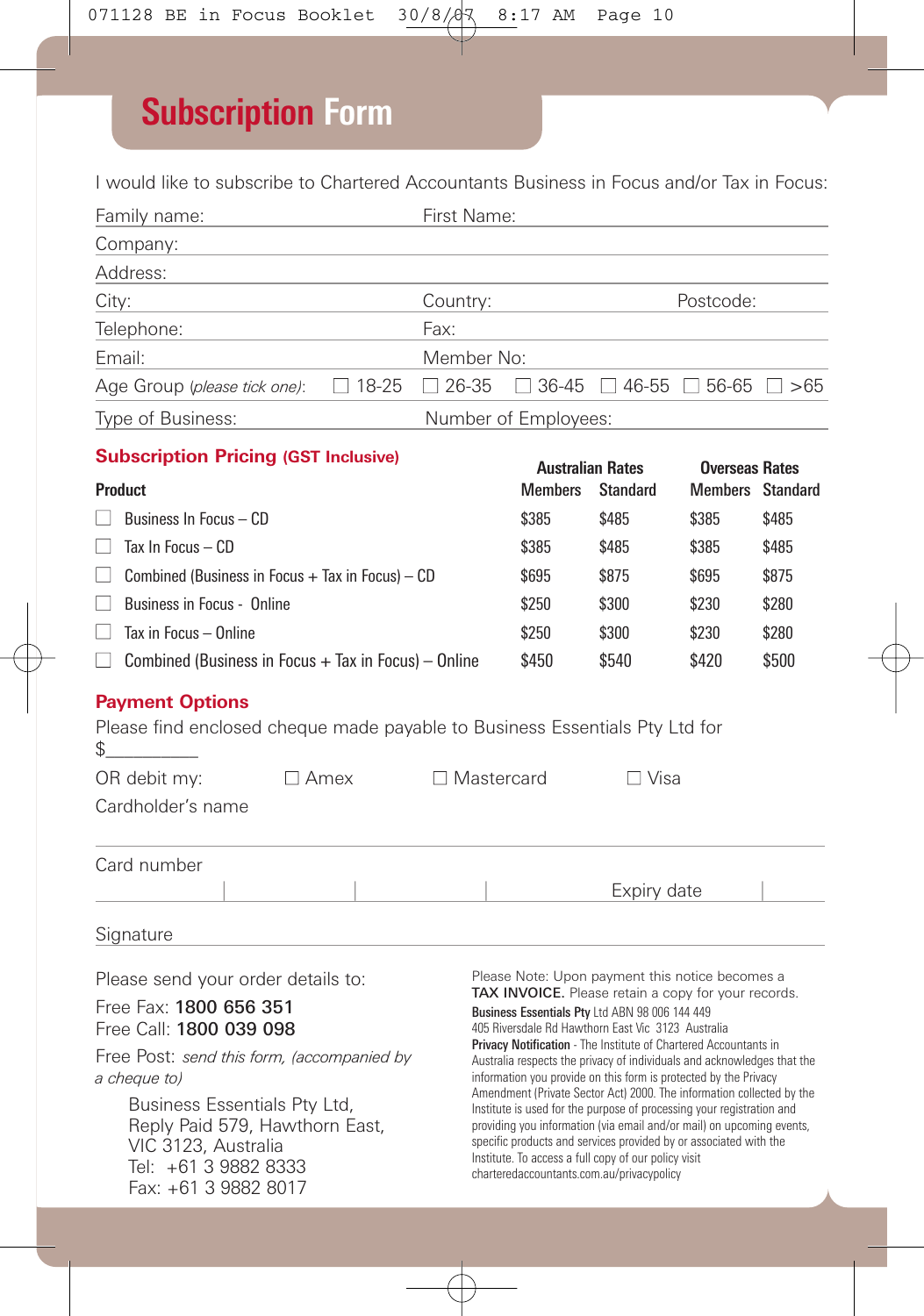

# **Training and Development – at your fingertips**

Keep abreast of the latest development in business and tax in your car, at your desk, or even on the bus!

Your annual subscription will consist of monthly audio updates either on hot topics in business or the latest tax news.

You can choose to have your subscription delivered each month on CD or online. The online version has an optional MP3 download capability enabling you to keep up-to-date via your iPod®, compatible mobile phone, PDA or any other MP3 device.

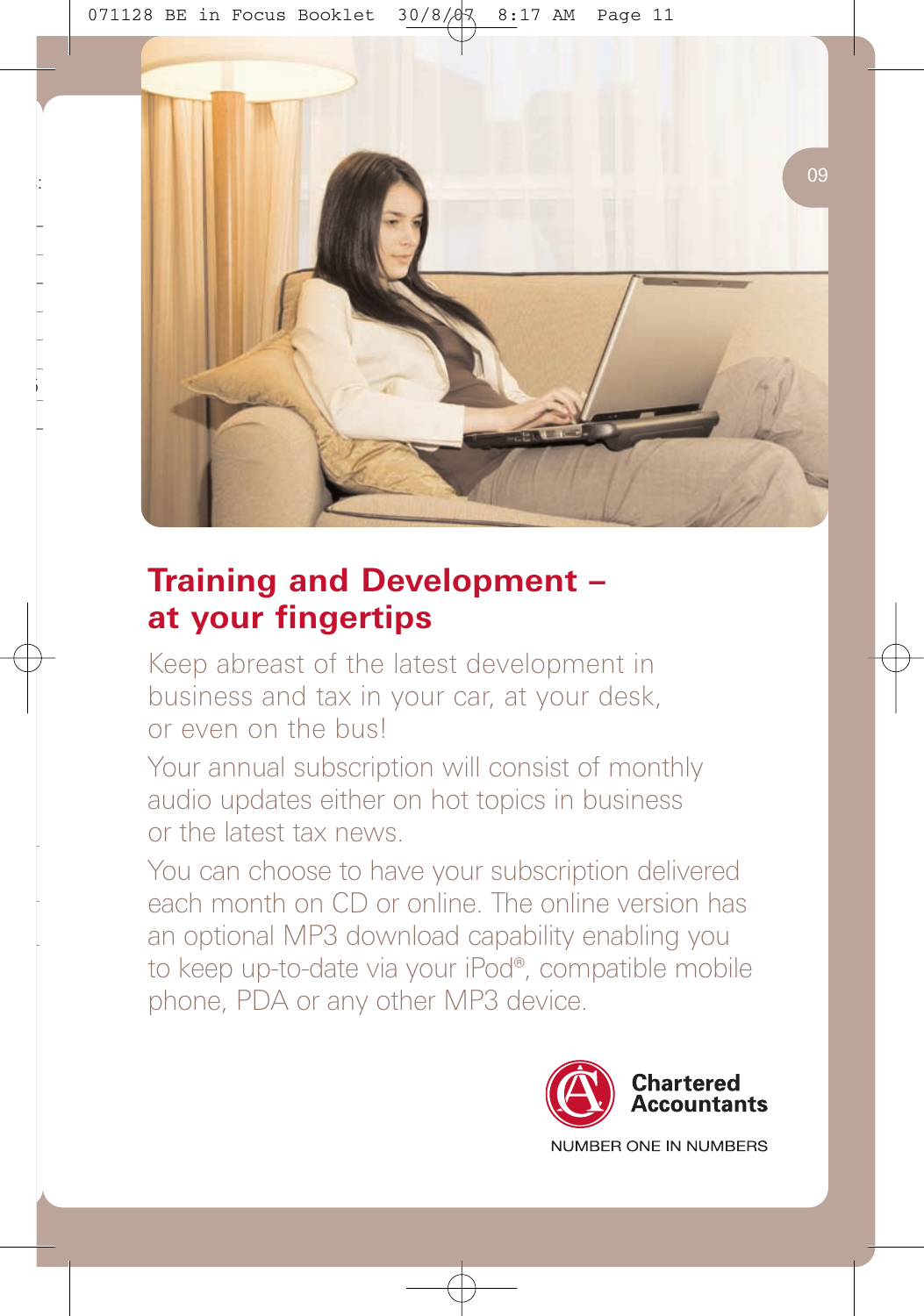# "Verne is the THE guru of fast growth and **SUCCEED...so** lister



**Grow your business by adopting a**  definitive set **of fundamental habits the same habits J.D. Rockefeller used to dominate both his industry and era.**

# **The Six Top Reasons to Sign Up:**

- **1.** Lead the charge on high-payoff initiatives
- **2.** Keep everyone in your organisation aligned—and accountable
- **3.** Create customer loyalty that makes price irrelevant
- **4.** Fuel growth with smart cashflow management
- **5.** Know what's working in today's mega-growth businesses
- **6.** Build real market value and serious stakeholder wealth

DATES: Brisbane – Tuesday 9 October, 2007 Melbourne – Wednesday 10 October, 2007 Sydney – Thursday 11 October, 2007

**Special discount rate for Business Essentials subscribers. <b>SAVE \$100.** Use promo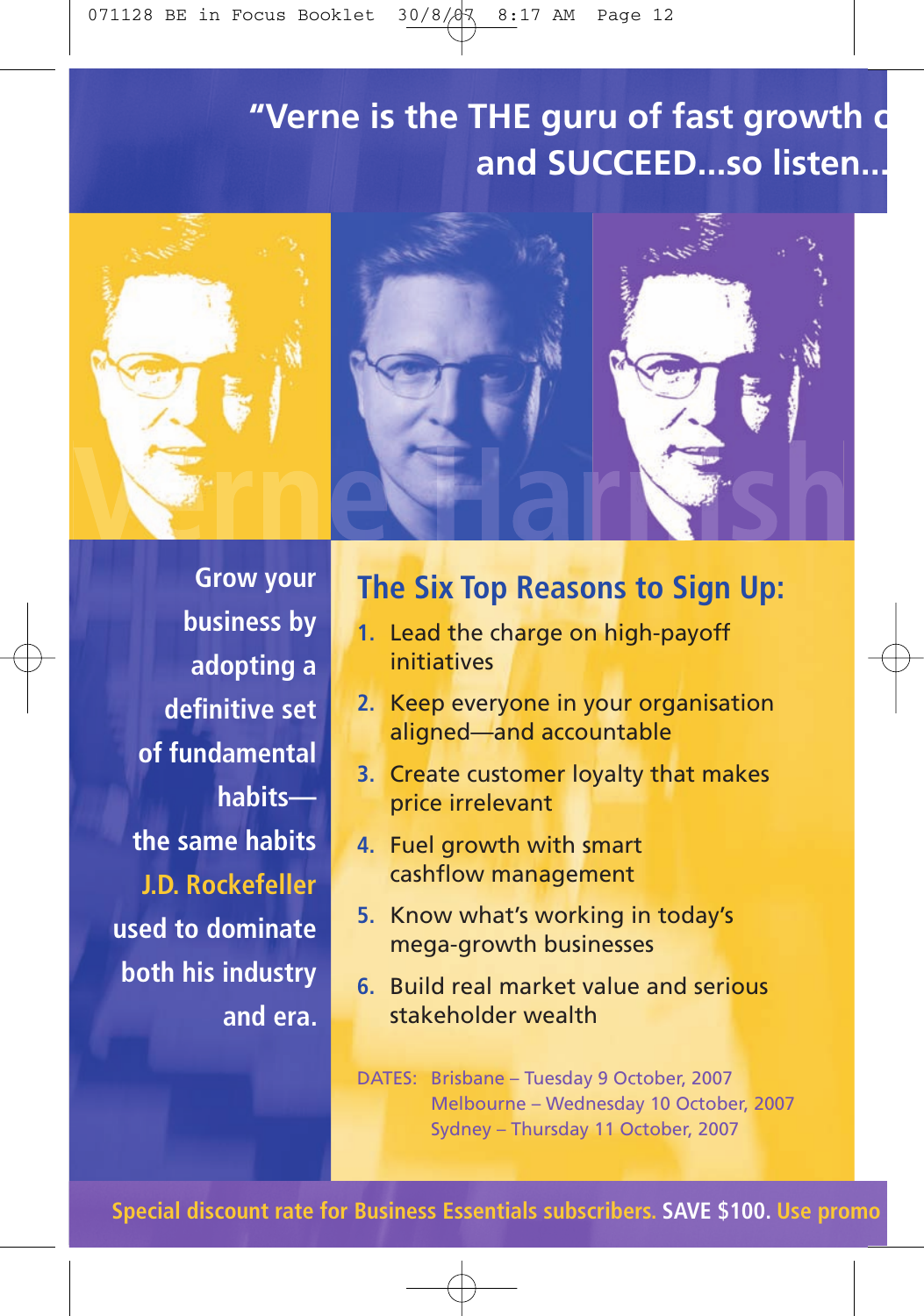# **n** companies. Those who listen GROW **a....or read!" Tom Peters**

Attend this classic one-day executive seminar...

# **GO FOR Growth**

# **What You Must Do to Increase the Value of Your Growing Company**

**• Multiply cash flow and profits** 

**Drive your company to the next level**

**Catapult your organisation ahead of competitors**

*Presented by Verne Harnish, named one of the Top Ten Minds in Small Business by Fortune Magazine*



Sponsored by:

**BDO Kendalls** 

Media Partner:



Alliance Partners:



www.aimqld.com.au

Chartered Accountants

**NUMBER ONE IN NUMBERS** 





**Special discount rate for Business Essentials subscribers. SAVE \$100. Use promo code BE. To register call 02 9380 4288 or go to www.goforgrowth.com.au**